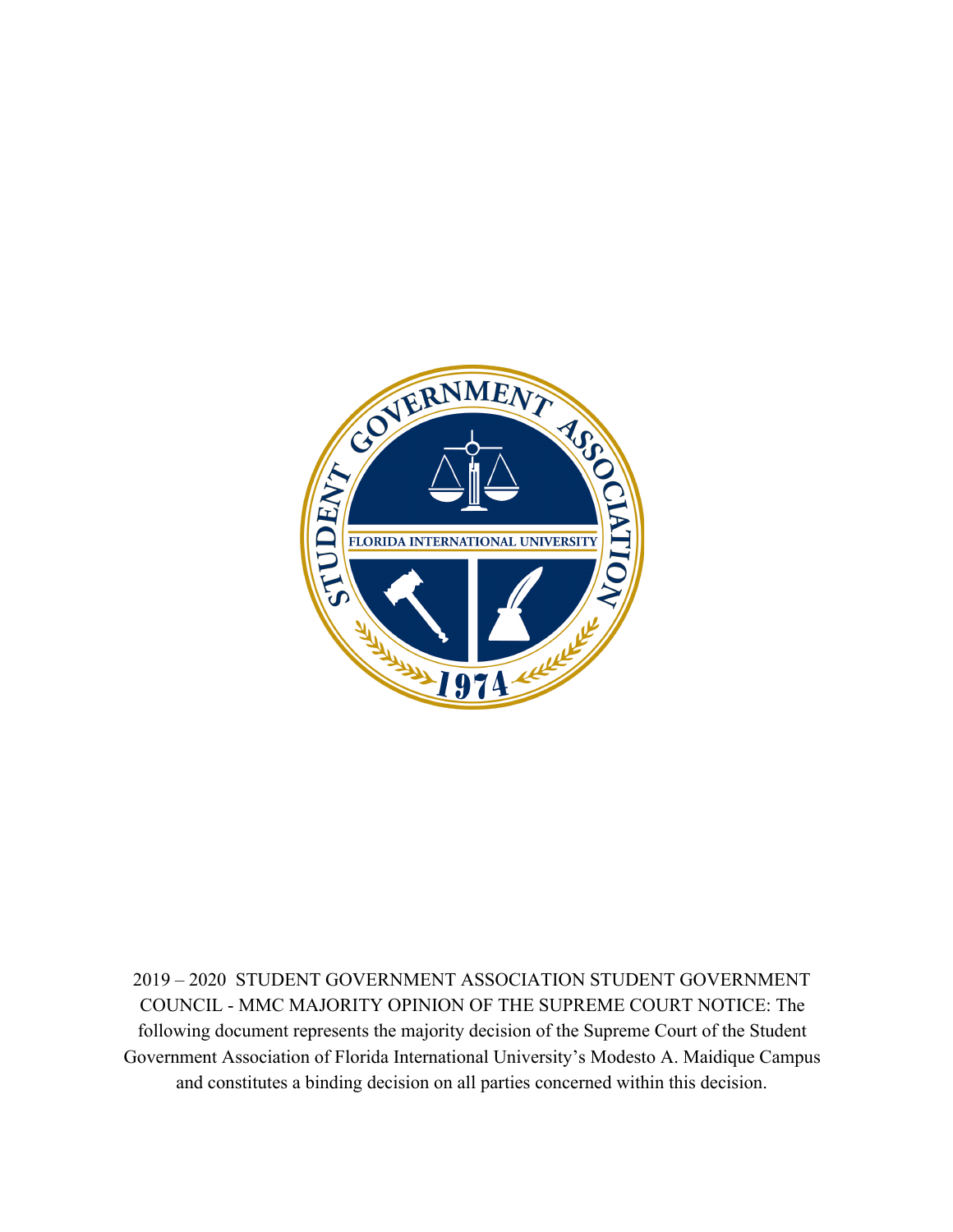## STUDENT SUPREME COURT OF FLORIDA INTERNATIONAL UNIVERSITY – MMC **FILED REVIEW** – S.C.001 (Spring 2020) **Decided 2 April, 2020** Majority Decision issued 6 April, 2020

Chief Justice DE LA OSA, N. delivers the decision of the Court, in which Associate Justices PEREZ, J., RODRIGUEZ, K., ROSARIO, M., and REAL, M. join.

Petitioner Alexandra Valdes, V. the ROAR party has brought this writ on April 1, 2020 at 5:37 P.M. in review of the Florida International University Student Government council Modesto A. Maidique Campus Statutes and Constitution.

## **ISSUES:**

1. Candidates Rose Ingraham, Molly Schantz, and Angel Algarin created a GoFUNDMe Campaign for their election on December 24th, 2019 for the ROAR! Party.

2. Roar party made the GoFundMe account without having an approved political party, an approved presidential and vice presidential ticket, or an approved candidacy.

3. Applications were not opened by the time the account was created. In addition, when the account received its first donation on January 11, 2020 it was before applications had closed, thus the candidacy and political party could not have been approved.

4. The ROAR! party, Rose Ingraham, Molly Shantz, and Angel Algarin, Sophone Rosier were campaigning before the official February 17th deadline opened creating an unfair and inequitable election for the Student Body and fellow running candidates.

## **FACTS**

| I      |  |
|--------|--|
|        |  |
| $\sim$ |  |

- 1. According to the Elections Code, Section6.03(a)Campaigning(i) "Defined as the marketing of a person, candidate, political party or group through promotional material, be it tangible or online, or through word of mouth, that encourages students to vote for that person, idea, candidate, political party or group."
- 2. According to the Elections Code, Section  $6.03(a)$  Campaigning(ii)(2) "Candidates and Political Parties may begin campaigning, to include all forms of marketing such as on-campus posting and solicitation, once the Elections Board posts the complete list of approved Candidates and Political Parties as required per this Elections Code."
- 3. According to the Elections Code, Section6.04(a) Qualification (i) "Any candidate or political party that wishes to qualify for the General Election must comply with the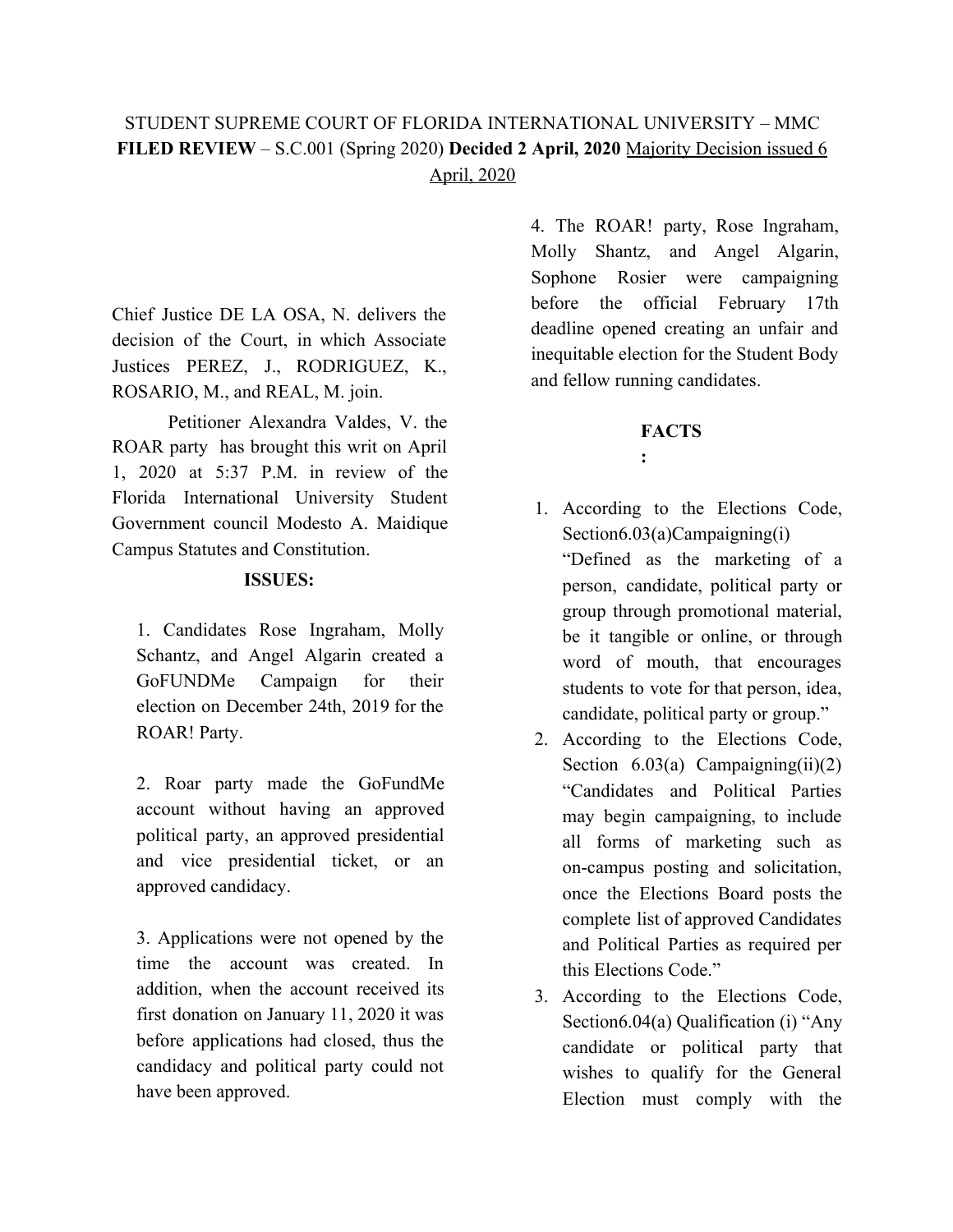provisions of this Elections Code and the Student Government Association governing documents"

- 4. According to the Elections Code, Section6.04(a) Qualification (iv) "It shall be the responsibility of the candidate to determine that all information regarding his/her eligibility to run and hold office is correct prior to qualifying for candidacy. This should include any information from the Registrar's Office, and any other University records, be clear of any debt to the university and petition documents"
- 5. According to the Elections Code, Section6.05 Political Parties (b) "All political parties must be registered with Elections Board and meet the qualifications set forth in this Elections Code"
- 6. According to the Elections Code, Section6.05 Political Parties (f) "Political parties shall be subject to the same campaigning limitations and periods as established for candidates in general, making no new special rules or limitations" (i) "This provision applies to monetary donations made to parties"

## **DECISION:**

Chief Justice N. De La Osa for a multiple court verdict,

The Supreme Court of Florida International University's Student Government Association at the MMC Campus will have

jurisdiction over the SGA-MMC Constitution, Statutes, Elections Code and all other governing documents and the upholding of each. Such being the case, and in order to fully discuss the issues in question, the Court must first recognize the SGA-MMC Constitution as the supreme law, as is stated within the Constitution's Authority and Sovereignty. Additionally, it  $<sup>1</sup>$  must also be noted that the same is also</sup> made clear on the first page of the governing Statutes. <sup>2</sup>

In consideration of the facts, the court under the jurisdiction of the Constitution and MMC-Statutes has the authority over cases that violate the constitution and/or violate any constitutions or laws within the sovereignty of SGA. The individual verdict's will read as follows:

The verdict is as follows: with a vote of ⅘ this court finds **Candidate Rose Ingraham** guilty based on the facts and evidence submitted to the court. Therefore, Candidate Rose Ingraham will be disqualified from this election.

The verdict is as follows: with a vote of ⅘ this court finds **Candidate Molly Schantz** guilty based on the facts and evidence submitted to the court. Therefore, Candidate Molly Schantz will be disqualified from this election.

The verdict is as follows: with a vote of  $\frac{3}{6}$ this court finds **Candidate Angel Algarin** guilty based on the facts and evidence submitted to the court. Therefore, Candidate